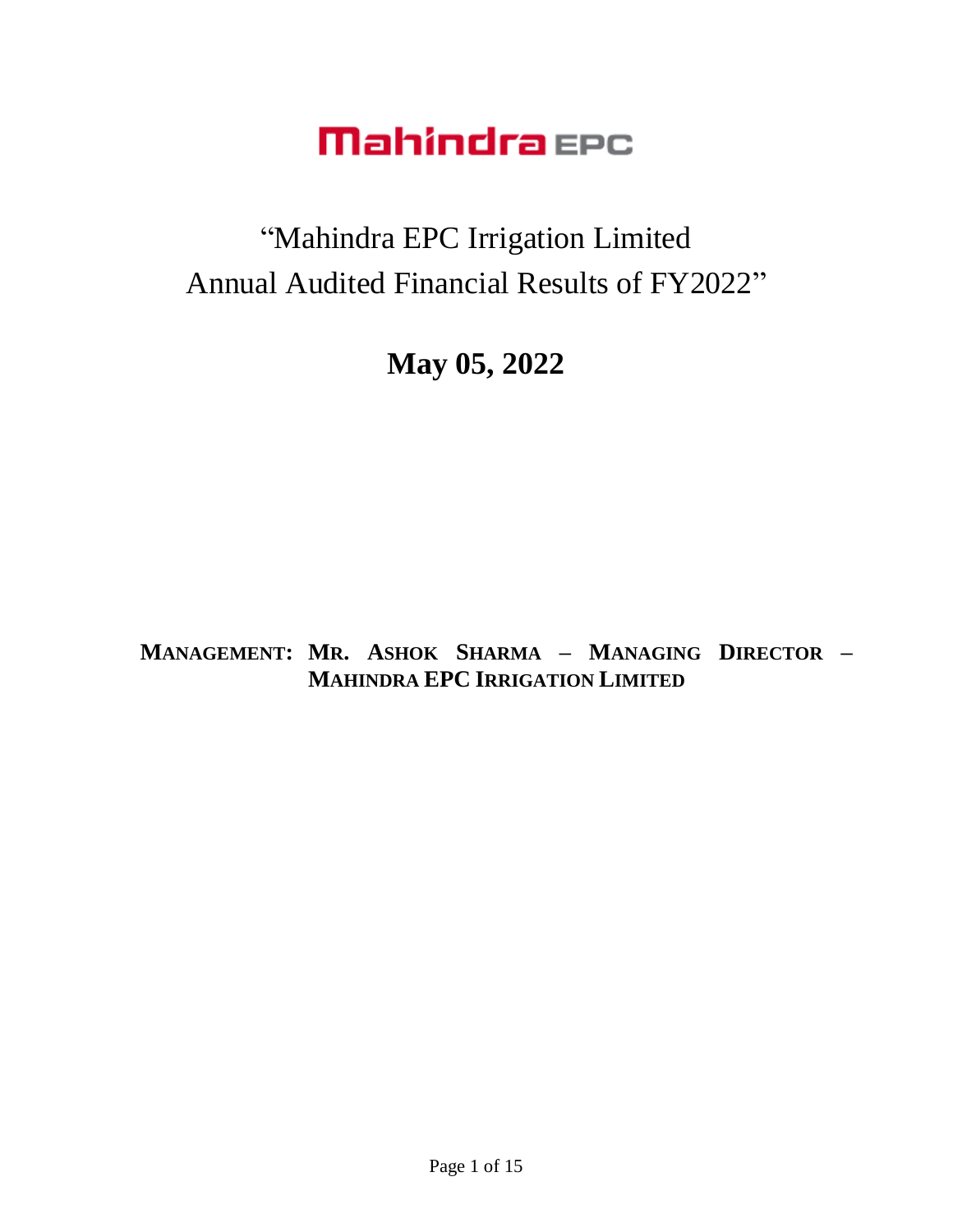#### *Mahindra EPC Irrigation Limited May 05, 2022*

- **Moderator**: Ladies and gentlemen, good day and welcome to Mahindra EPC Irrigation Limited's annual audited financial results of FY2022 earnings conference call. As a reminder, all participant lines will be in the listen-only mode and there will be an opportunity for you to ask questions after the presentation concludes. Should you need assistance during the conference call, please signal an operator by pressing "\*" then "0" on your touchtone phone. Please note that this conference is being recorded. I now hand the conference over to Mr. Ashok Sharma, Managing Director. Thank you and over to you Sir!
- **Ashok Sharma**: Thank you very much. A very good evening, ladies and gentlemen and a very warm welcome to all of you in the seventh investor call for Mahindra EPC Irrigation Limited. On behalf of Mahindra EPC, I would like to sincerely thank each one of you for joining this call. Today I will be sharing with you the key developments in the micro irrigation industry, the company's performance, and a broad industry outlook for FY2023.

Today I thought let me first talk a little bit about Israel. Many of you know about the technologies being developed in Israel with micro-irrigation being one such technology which has come from the country. As you are aware that Israel has a very small land region, does not have natural resources, and very less rainfall but Israel has always overcome these challenges through innovation, and I will talk about innovation in the area of water management. In the early years of Israel's existence, the population grew rapidly and as the tiny country struggled with the significant water shortage, Israel developed water initiatives all over the country. The Israel Water Authority launched a series of programs for children that taught them how to save water by simple means, building a whole new generation of water-conscious citizens. A country with over 60% desert and less than 20% naturally arable landmass, today Israel has become a world leader in water management and water recycling. Over 90% of Israel's water is recycled and nearly 80% of drinking water consumed is either desalinated or recycled. Israel has reduced the amount of water needed for irrigation by more than 30% by using micro-irrigation largely and also increased the groundwater level through efficient management and maintenance of traditional water storage structures. By doing this, Israeli farmers have made the desert bloom with the pioneering use of irrigation and innovative farm technologies. Today agriculture is thriving in Israel, and they have successfully travelled the journey from a water-scarce to a waterabundant country. Now Israel is an example for the world on how to move from a waterscarce to water abundant country. Cut to India, I have mentioned this before but for the benefit of the new participants I would like to share with you that the agri sector consumes the largest amount of water. Almost 80% of the water is used in agriculture and microirrigation becomes a very important driver for water conservation. Given the high focus on the environment, society, and governance; it is very critical that companies like ours contribute to the protection of the environment by conserving water. You may have heard about water futures being listed on the exchange in the US. Today, India is a water-stressed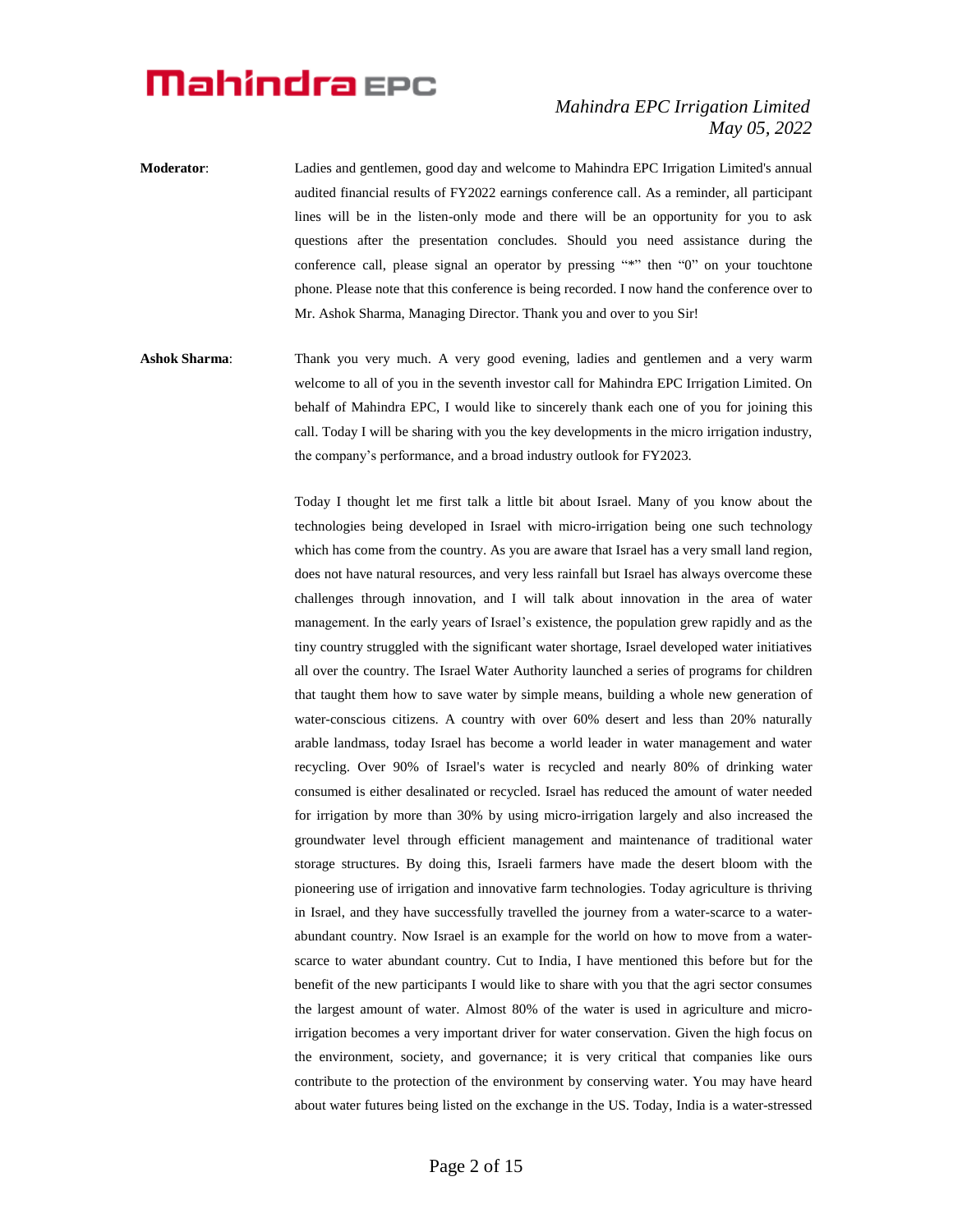### *Mahindra EPC Irrigation Limited May 05, 2022*

economy and very fast we are going to become a water-scarce economy, so what does it mean for the micro-irrigation industry? It means a lot because as time progresses all the citizens, farmers, and government have to get more and more water conscious. Today only 12% to 13% of the available land is having micro-irrigation facilities available and the overall area available for using micro-irrigation is close to 70 million hectares. Out of that only, 10 million are covered under micro-irrigation, so clearly there are a lot of positives in terms of the need for micro-irrigation, especially for a country like India given its large landmass. The benefits of micro-irrigation are that it increases crop production for the farmer by 20% to 30% and also the labour cost comes down due to the reduction of weeds on the farm, which reduces the labour cost. We all have been hearing about various schemes by the government to promote micro-irrigation and various announcements in terms of more crops per drop which over the last decade and a half have driven this industry to this level.

Now coming to the Mahindra EPC irrigation company, we always focus on supporting the farmers and helping them to be more prosperous and that is the vision of our company, how do we contribute to farmers' prosperity and to the nation's priority of doubling farmer's income and protecting the environment while ensuring that our country remains water positive and not water-stressed or water-scarce. In terms of the whole strategy of the company, I will just repeat the key points, that I have been emphasizing in our previous calls. We have always focused on delivering high-quality products and services to the farmers and helping them to install and use the products properly. How do we do it? Our strategy is very simple. We focus on very critical markets and increase our market share year on year. For the last three years, we have been increasing our market share every year. Over the years, to increase the margins, we have shifted from low margins sprinklers to high margin drip products. One of the big challenges in the industry is managing working capital and that has been one area we have been very mindful of, and we plan our business based on the working capital cycles from the government. In the last 2-3 years, consciously we have taken a call to move towards the non-subsidy business so that there is less dependence on subsidies and a major thrust has been given to reducing cost. If you look at our numbers our FY2022 fixed costs are lower than our FY2020 fixed costs, so the whole idea is to make the business leaner so that we can manage our businesses profitably.

Now let me talk about very specific things, which you will be very keen to know about how the industry is doing now and what is the future like. Unfortunately, the last two years for the industry were not favourable and the industry has been degrowing year on year. Just to share some statistics, which are based on the published data. In FY2020 almost 11.7 lakh hectares were covered through micro-irrigation. In FY2021, there was a degrowth of 20% and further degrowth of 25% in FY2022. In FY2022, we are estimating that around 7 lakh hectares were covered under micro-irrigation. This data is still to be confirmed, but this is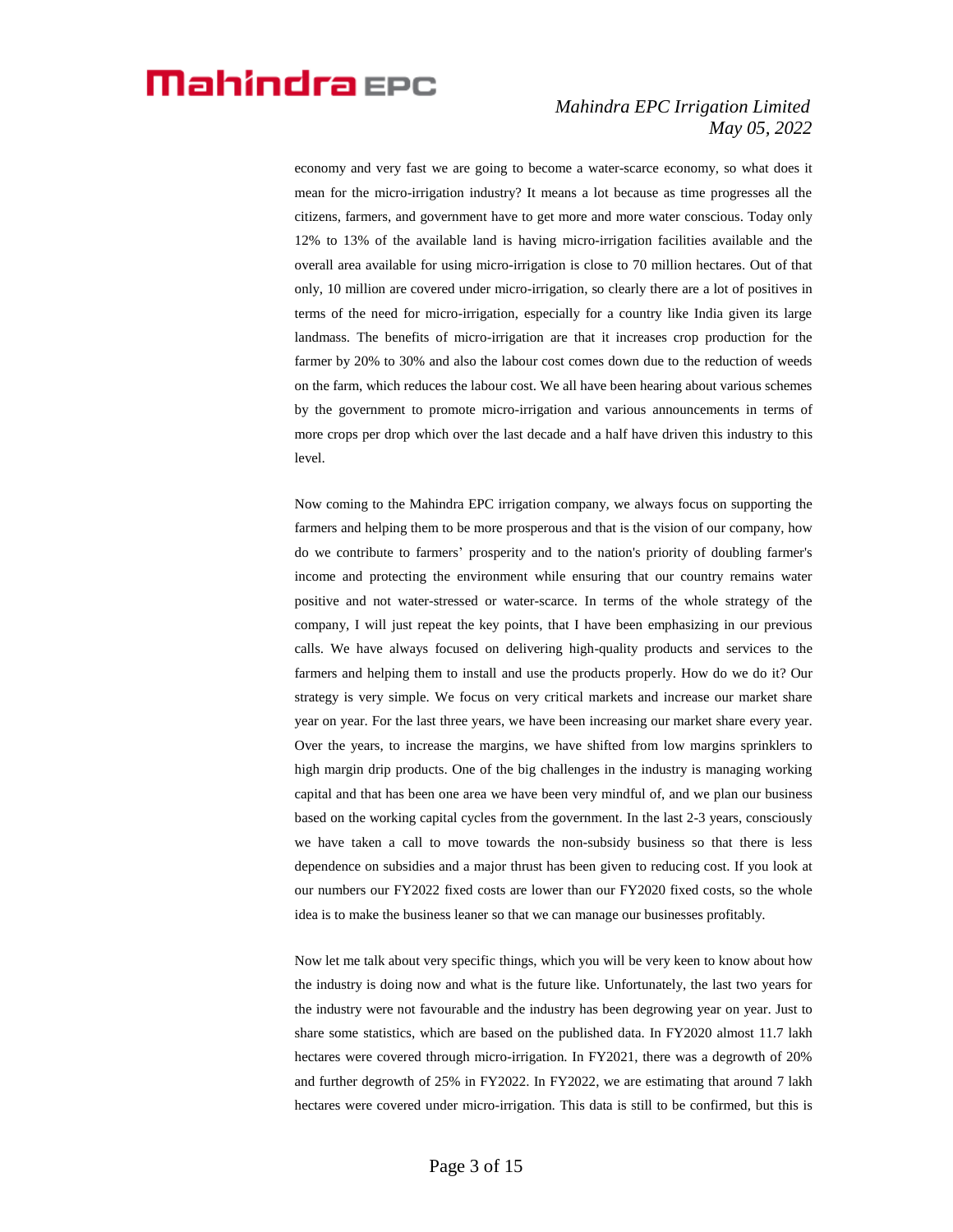### *Mahindra EPC Irrigation Limited May 05, 2022*

our industry estimate. One has to think why these two years have been so tough for the industry compared to the previous years where the industry was growing at an average of 6% to 7%, in some years it was either flat, but never have we seen this kind of degrowth in the industry. Looking at these two years a bit closely what one can see is that in the last two years largely due to the impact of COVID, the state governments have given less focus in terms of allocating funds for micro-irrigation as perhaps there was an urgent need in public health. The second challenge we saw was the overall impact of climate change. There have been unseasonal rains, which have had an adverse impact on certain markets and also there have been cases where because of cyclones some good markets could not perform. The third reason, which is again very peculiar for the last two years has been the increase in raw material cost. I have been talking about this on the previous calls and the trend remains unabated. The raw material cost has gone up by almost 30% over FY2021, which means an impact of almost 14-15% on the total material cost. Mahindra EPC could reduce the impact by certain innovative design improvements, process improvement, and efficiency improvements, these saved around 2% to 3%, but still, we had an adverse impact of the material cost increase of around 11-12%. The major reasons for this increase in raw material costs have been the overall supply and demand situation. We have seen that the demand for polymers had increased significantly for applications for medical and other areas and also there have been many instances of large companies either reducing production of irrigation grade or going for large breaks. Another driver for this raw material cost is the increasing crude oil prices. In the last year from April to April, the prices have gone more than 70%, which has impacted the material cost. This has put a lot of pressure on the industry in terms of reduced revenues, reduced margins and hence it has become unviable to sell the products profitably in certain markets. These are the challenges which we saw in the last two years in the industry. Based on this, lot of efforts have been taken by the industry association to interact with various authorities in the government, specific suggestions on how the pricing may be linked with the raw material cost on a dynamic basis. Also, the schemes can be run more efficiently by doing DBTs to the farmers and assuring the schemes are available all around the year, based on this there have been some positive developments in terms of the central government announcing guidelines for price increase in October 2021, after that various state governments have started the process of price revision. Up till now the Telangana Government has already increased the price and other state governments are in the process and we expect some more price increase coming from different state governments starting this quarter. Also, what is favourable for the industry is that stable markets like Maharashtra, Gujarat and Tamil Nadu have been consistently performing and have demonstrated their commitment to giving adequate funds for this year. On the ground, we see them working efficiently to ensure the business or the industry does not suffer. There are two other developments which we think are positive for the industry. One is the renewed and strong interest of the Telangana state government. They have declared oil palm cultivation as a big priority for the state government and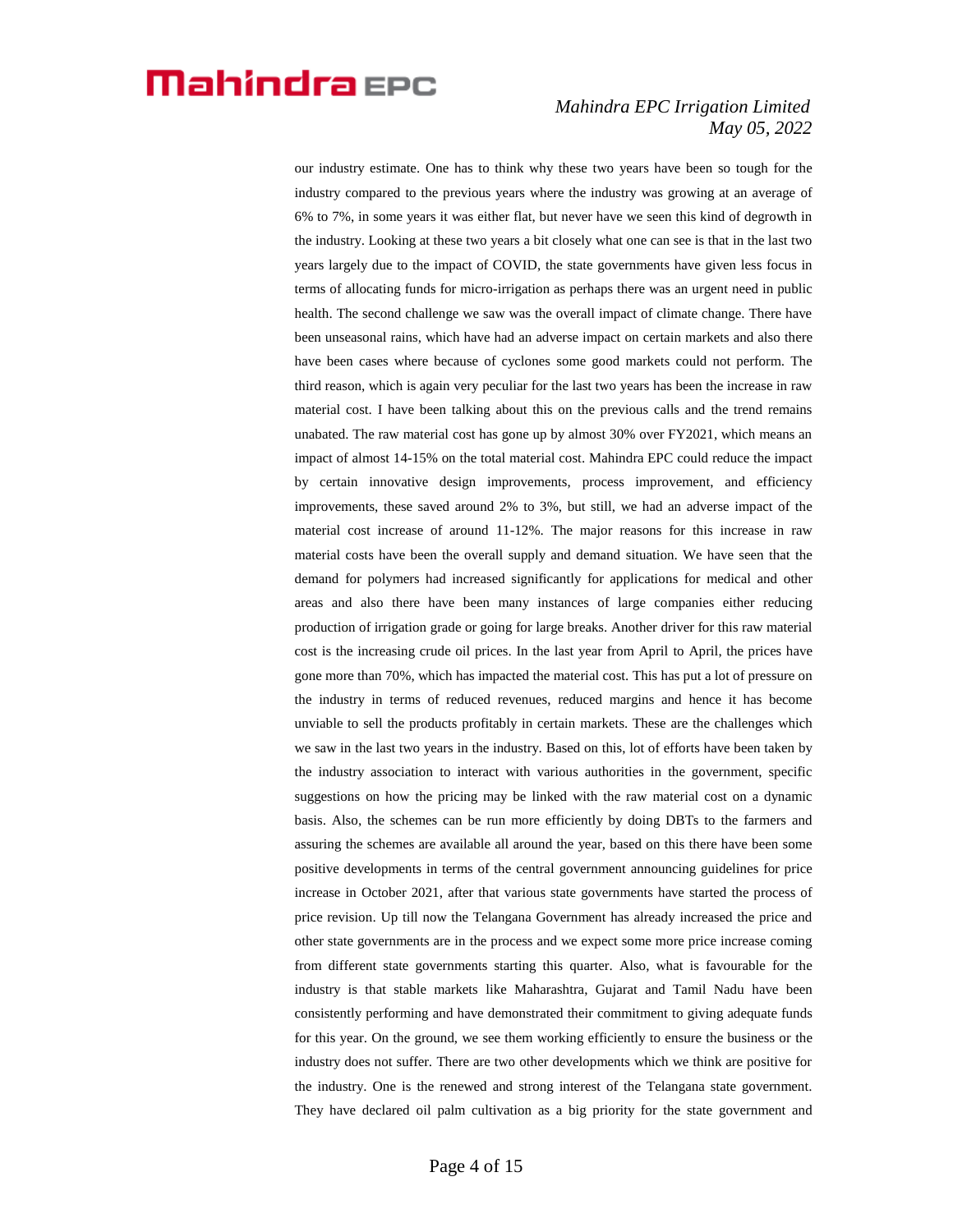### *Mahindra EPC Irrigation Limited May 05, 2022*

towards that, they have allocated a budget of around Rs.500 Crores towards micro-irrigation and they have been actively engaging with the industry to increase micro-irrigation in Telangana, so that seems to be a good opportunity for the industry, and they have demonstrated that by increasing the price and declaring the new price ahead of other states. Another development which is worth noting is related to the AP government. You would be aware that for the last two years the Andhra Pradesh government has been quite dormant in the micro irrigation industry and recently in the last few months, we have seen a renewed interest and demonstration that has seen decent payments made by the AP government to various companies for the amounts which have been due for quite some time and the balance has also been assured in this month and the department has been actively engaging with the industry to now restart the micro-irrigation business, so we seem to be on the positive side. Increase of prices by the state government, the focus on stable states continues, dormant and large states like AP and Telangana getting reactivated and we expect this should drive the industry well for the coming years. Having said this, there are challenges which continue. We are not seeing any relief in the raw material prices. They have been increasing in the last few months and we expect that we may remain on similar or marginally higher levels in the next few months. As the geopolitical situation and uncertainty reduce across the globe, some new capacities come in and the port congestions which are creating a lot of issues in terms of movement of goods ease out during the next few months, we could perhaps expect some stabilization / softening of raw material prices. Today it is very difficult to take that view. We are not seeing in the immediate future any scope of relaxation on raw material prices, so this is the context which I wanted to share with all of you to see the financial performance of Q4 and for the full year. I am sure, you have already gone through the results.

I will just share the highlights. In Q4, Mahindra EPC Irrigation Limited reported a consolidated revenue of Rs.66.7 Crores in FY2022 Q4 versus Rs.72.5 Crores in FY2021 Q4 and we had a PAT of Rs.0.14 Crores in F2022 Q4 versus Rs.4.06 Crores in F2021 Q4, the material cost has increased to 63.7% versus 55.7% in the last quarter. There has been a significant increase of almost 8% in the material cost, which has impacted our bottom line. On annual levels, we have had degrowth. Our consolidated earning was Rs.212 Crores compared to Rs.257 Crores last year and we had a PAT of negative Rs.7.9 Crores versus a PAT of Rs. 18.9 Crores in FY2021. The material cost has moved from 51.7% to 62.8%, a significant jump and we did not see any major price increases from the government last year. This increase of 11% has impacted our bottom line significantly. Now I talked about FY2022, challenges, efforts put by the industry and some actions by the state governments, but when I look internally at how this year has gone for Mahindra EPC, I think many good things have happened in terms of what we could do internally, and I will talk about that one by one. Once we realized that the raw material costs are going up and the revenues may be under pressure because of state government funding, a lot of efforts had been put to move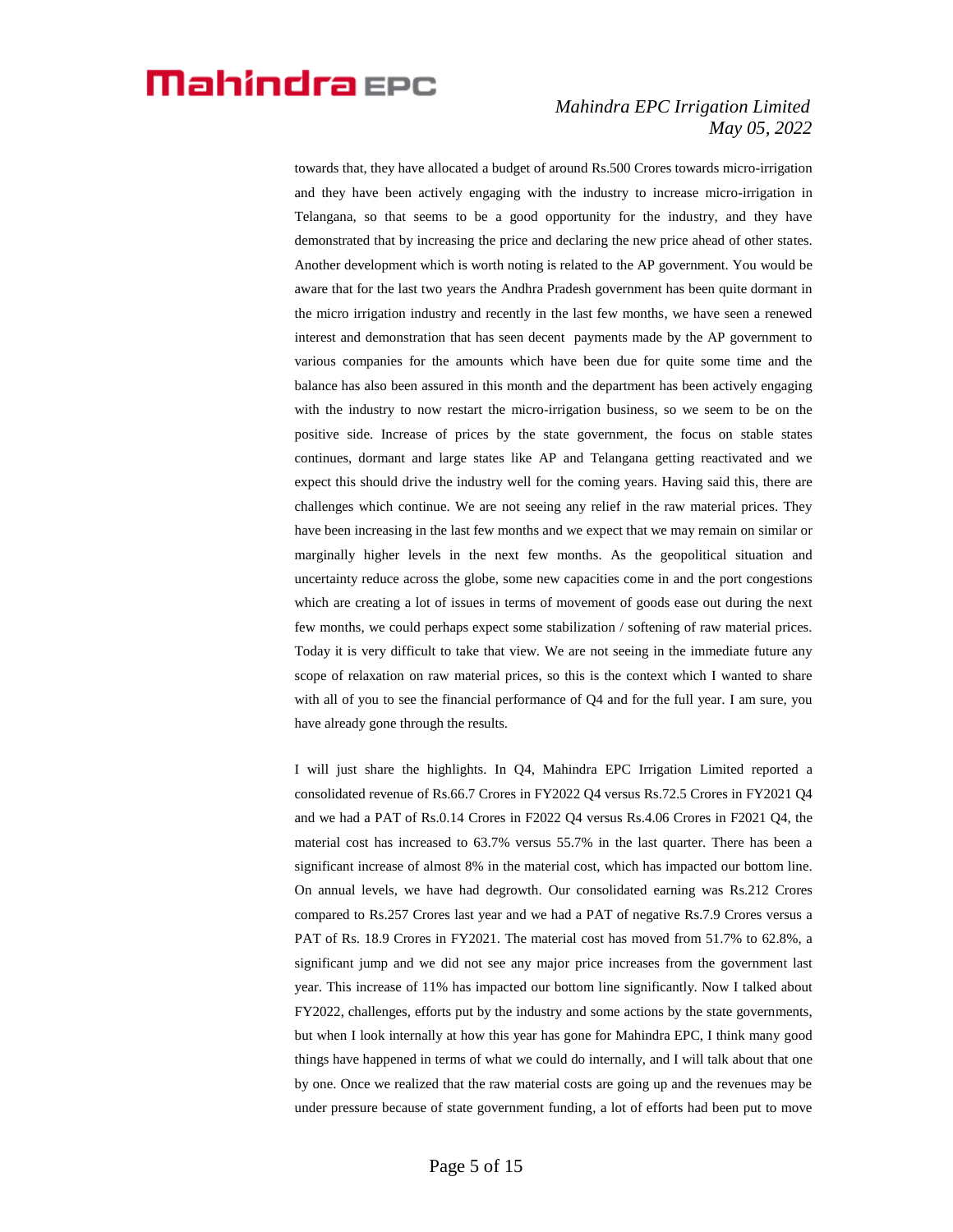### *Mahindra EPC Irrigation Limited May 05, 2022*

toward a business model which is having less dependence on subsidies. Just to give some statistics, in FY2020, 1% of the revenue was coming from non-subsidy business and last year our revenue was 15% from non-subsidy business. In the past, we have been putting efforts to focus on states which were more stable with better payment cycles and last year we could achieve 33% of our revenue from these states, compared to 22% in FY2021 and around 19% in FY2020. So, we are moving markets which are more stable and dependable in terms of payments. Moving to our joint venture, Mahindra Top Greenhouses Pvt. Ltd., we have seen some good development there. We have been able to sign MOU for providing net houses for rural livelihood increase of small farmers and there is a good pipeline of orders for the year, which we expect we will be able to fulfil during the coming time. Another benefit from the last two years is our focus on cost. We could put a lot of additional focus and we could manage to keep our fixed cost lower than the FY2020 level despite the inflation and that has been possible due to various innovative ideas in terms of reducing the waste in the system and improving productivity. Even the variable cost had been contained in FY2022 by a lot of optimizations of the mix despite the increase in freight cost and other variable elements. We believe that our efforts to perform better than the industry will continue, and we would be focusing on our strategy of key market focus, improving our mix, working in profitable states, and increasing our non-subsidy revenue so that we are having faster payment cycles while keeping our eyes on costs. With this we are quite hopeful that going forward our performance will continue to be better than the industry and ensure that our farmers sustain their trust in Mahindra EPC for its quality and good service. So, with this, I end my opening remarks and I would now be very happy to hear your suggestions, questions and comments, so over to you for the Q&A session.

- **Moderator**: Ladies and gentlemen, we will now begin with the question-and-answer session. We will wait for a moment while the question queue assembles. The first question is from the line of Aejas Lakhani from Unifi Capital Private Limited. Please go ahead.
- **Aejas Lakhani:** Sir thanks for the opening remarks. I wanted to check with you if could you speak a little bit about the receivable position, if I remember correctly Rs.40 Crores is the pending receivable from the AP government so could you speak a little bit about that situation?
- **Ashok Sharma**: Any other question Lakhani.
- **Aejas Lakhani:** I will follow it up with another one Sir.
- **Ashok Sharma**: Go ahead, I can answer together; this is a simple one.
- **Aejas Lakhani:** Yes, also going ahead now Sir, the pain that you have seen with the AP government if you could just highlight that with the better-governed states what kind of a receivable you have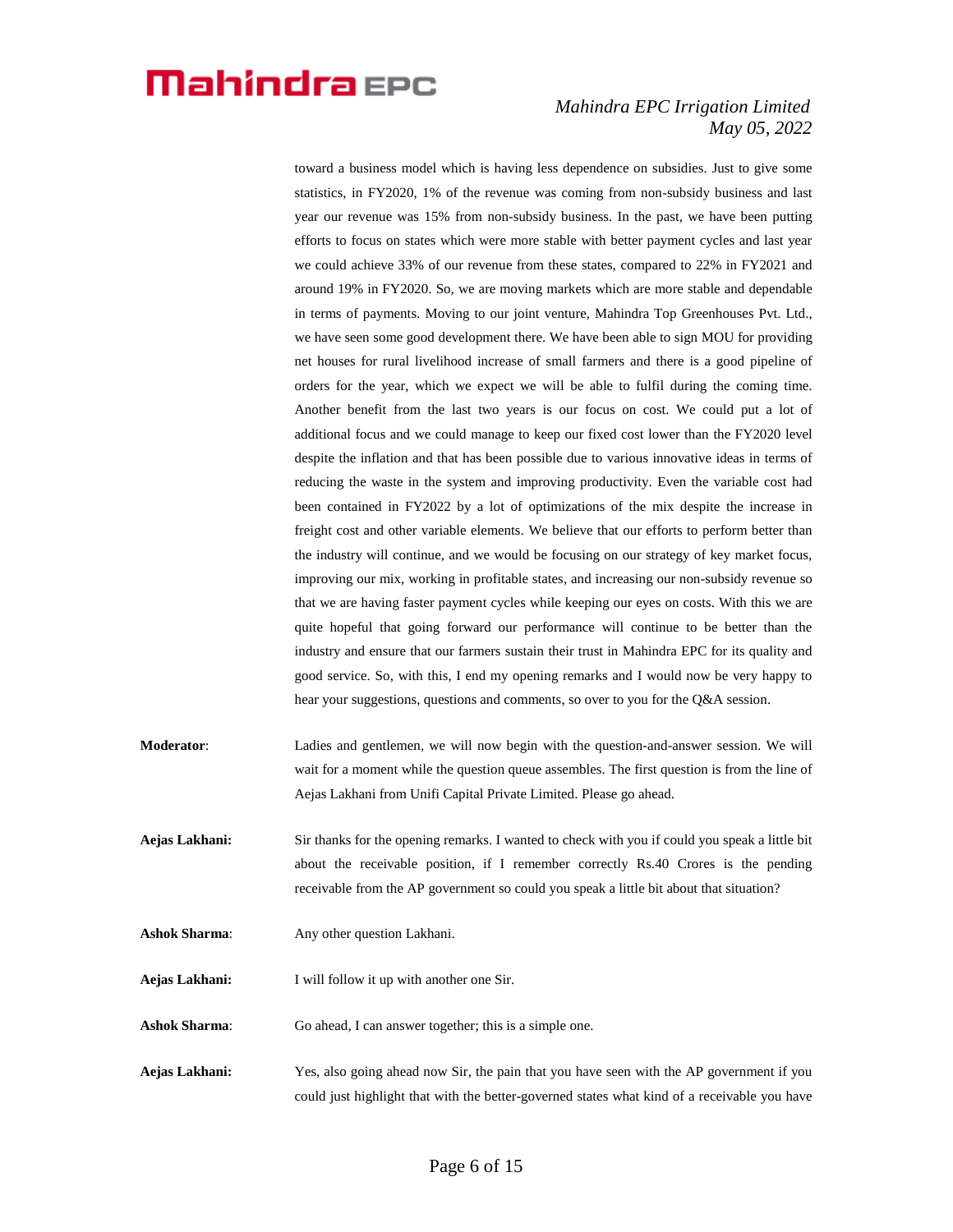#### *Mahindra EPC Irrigation Limited May 05, 2022*

from them and what kind of ability do you have to further increase the sales in those regions versus where you have been currently selling. I presume you are predominantly selling just in six to seven states right, actually five to six states if I understand so that also?

**Ashok Sharma:** Sure. You are very right. I thank Lakhani for putting this question because this is one of the most important drivers in this industry. As far as AP is concerned, I mentioned in my opening comments that for two years hardly any payment came, but recently in the last month of April, we received almost around Rs. 15 Crores payment from AP when the total due was Rs.40 Crores. A similar amount is expected this month as per the government, but we will have to wait and see. The Rs.15 Crores that we have received is a positive development as far as AP is concerned. Now coming to your next question. If you look at the industry, largely these five to six states i.e., Maharashtra, Gujarat, Tamil Nadu, Andhra, Telangana, and Karnataka would contribute almost 75% to 80% of the entire industry so everybody is in those markets. Maharashtra and Gujarat are the industry markets, which tend to pay on time. An efficient state like Gujarat would end up paying us between three months to six months depending on which part of the year. The scheme is better in Maharashtra, we do not have many receivable issues because the payment is directly made to farmers. This is the model we are recommending to the government where there is direct benefit transfer, so our receivables will be very less. That is very good for us in terms of working capital management. Tamil Nadu is the third big market, which is driving the industry and that state is not very efficient on payments, they have a larger time frame for payments. It could go beyond six months, but again the silver lining in this is that we do get our money. It is sometimes delayed, but the governments do honour their commitment. Now the last question, which you asked about focusing on these markets, I mentioned in my opening comments that the 22% revenue from the good markets has gone up to 33% business. That is one positive sign, and we have some very good plans to further strengthen our position in these markets. I hope that answers your question Lakhani.

**Aejas Lakhani:** Yes Sir just a couple of follow-ups again on that; one is that what is the size of our Maharashtra, Gujarat and Tamil Nadu in terms of size if you could just expand that and also Sir you mentioned that Telangana has already increased prices, so could you quantify what is the increase in prices that Telangana has done and if you have any indicator of what are the other states likely to do?

**Ashok Sharma**: I think you ask the question on everybody's behalf. If you look at Maharashtra and Gujarat, these markets hover around Rs.600 Crores to Rs.800 Crores each depending on the year. Tamil Nadu has been growing at a faster pace recently in the last three to four years. It is in the range of Rs.500 Crores to Rs.600 Crores now, so these are the three markets which contribute to almost Rs.2000 Crores plus or minus 5% to 10% and again it varies year to year depending on various factors. Coming to Telangana, the price increase they have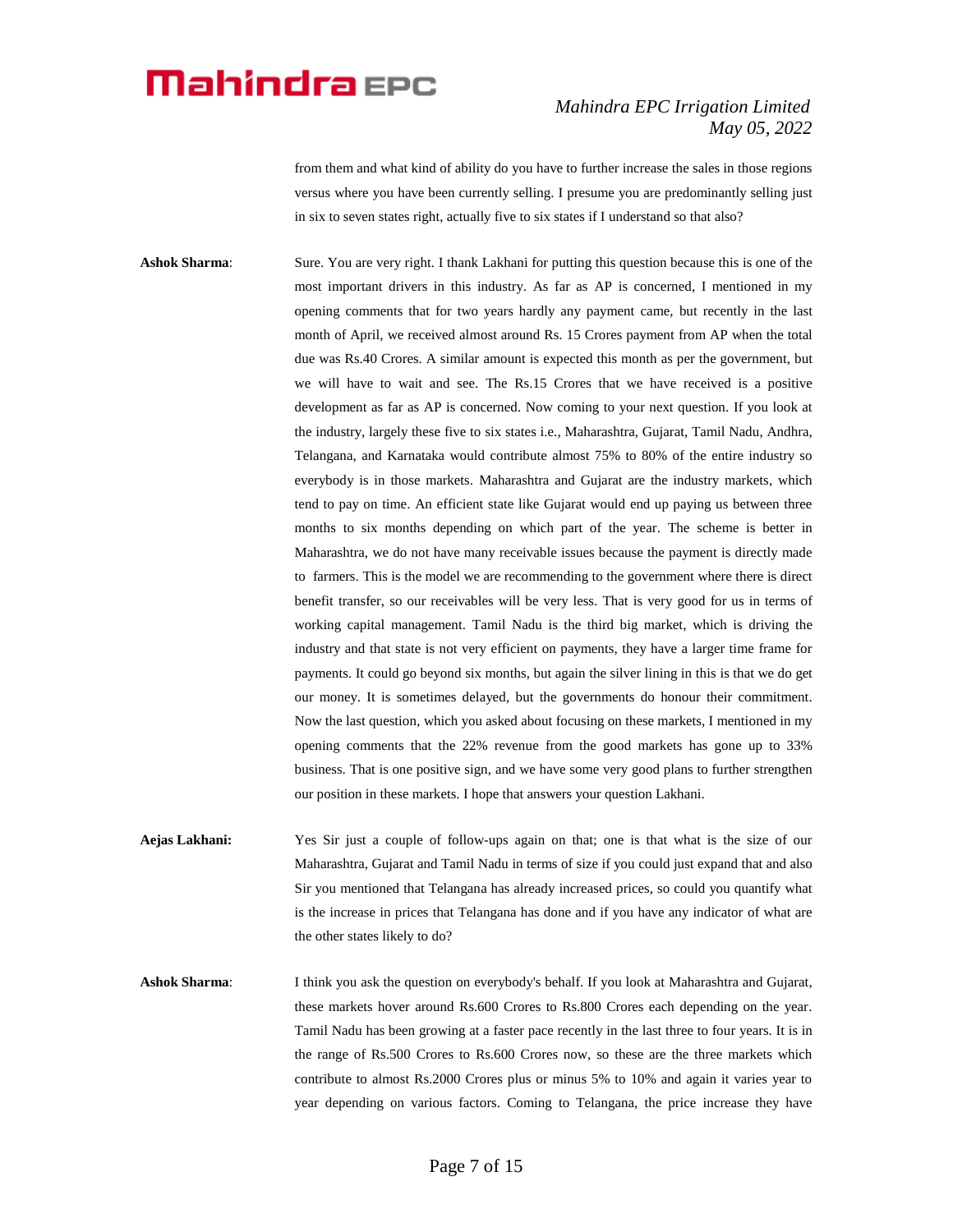### *Mahindra EPC Irrigation Limited May 05, 2022*

offered is in line with the increase in input cost of last year, but the question is what will be the increase of the other states, I have no idea.

**Aejas Lakhani:** If you have any indicators?

**Ashok Sharma**: I have no idea, but what I can tell you out of experience is that once big states like Telangana or Andhra give price increases, it becomes something of a benchmark for other states to think, but frankly it is very difficult to say because each state has their way of thinking, but we are happy that at least Telangana has taken a right position to give a reasonable increase so that the industry can have the interest to promote micro-irrigation in that state.

**Aejas Lakhani:** Got it Sir and Sir you had mentioned I think in the last call that newer states UP, MP, Rajasthan, and Bihar were looking to participate so any green shoots there and just a follow-up on AP, we have had a terrible experience so is it the philosophy where we will not be very aggressive in that state any longer or given that they are opening up their posturing we will continue to sort of focus again and hope for a better payment cycle from that government?

**Ashok Sharma:** Clearly, I would agree with you on the second point. We need to be cautious in certain markets. I think due to the AP situation, the industry came together, and they put a strong request to the AP government in terms of the payment cycle. We also have certain norms internally where we manage our business based on the payment cycle. Once we see that the payment cycle is favourable in a state, we increase efforts in that state. So, we will all monitor AP and how it goes. If it is doing well then, we would like to participate but if it is not meeting our norms then we will calibrate our efforts there, so that is as far as AP is concerned. Now the other question we discussed, and I mentioned earlier, about states like UP, Bihar, Jharkhand, Odisha, and Rajasthan. They show some promise and so on a lower base they have not been so badly impacted compared to other large states, but overall last year's sentiment was rather low and the call we took given the huge pressures on revenue was to go very conservative in terms of costs and not put too much cost upfront. We have been very cautious in the new states given the overall environment of the industry, but we have some good strategies. As the industry moves ahead, we will take a more aggressive position, but the short answer is that we have decided not to push so aggressively compared to what we thought. We will re-prioritize whenever it becomes favourable.

**Moderator:** Thank you. The next question is from the line of Aditya Shah from Vikram Advisory Services. Please go ahead.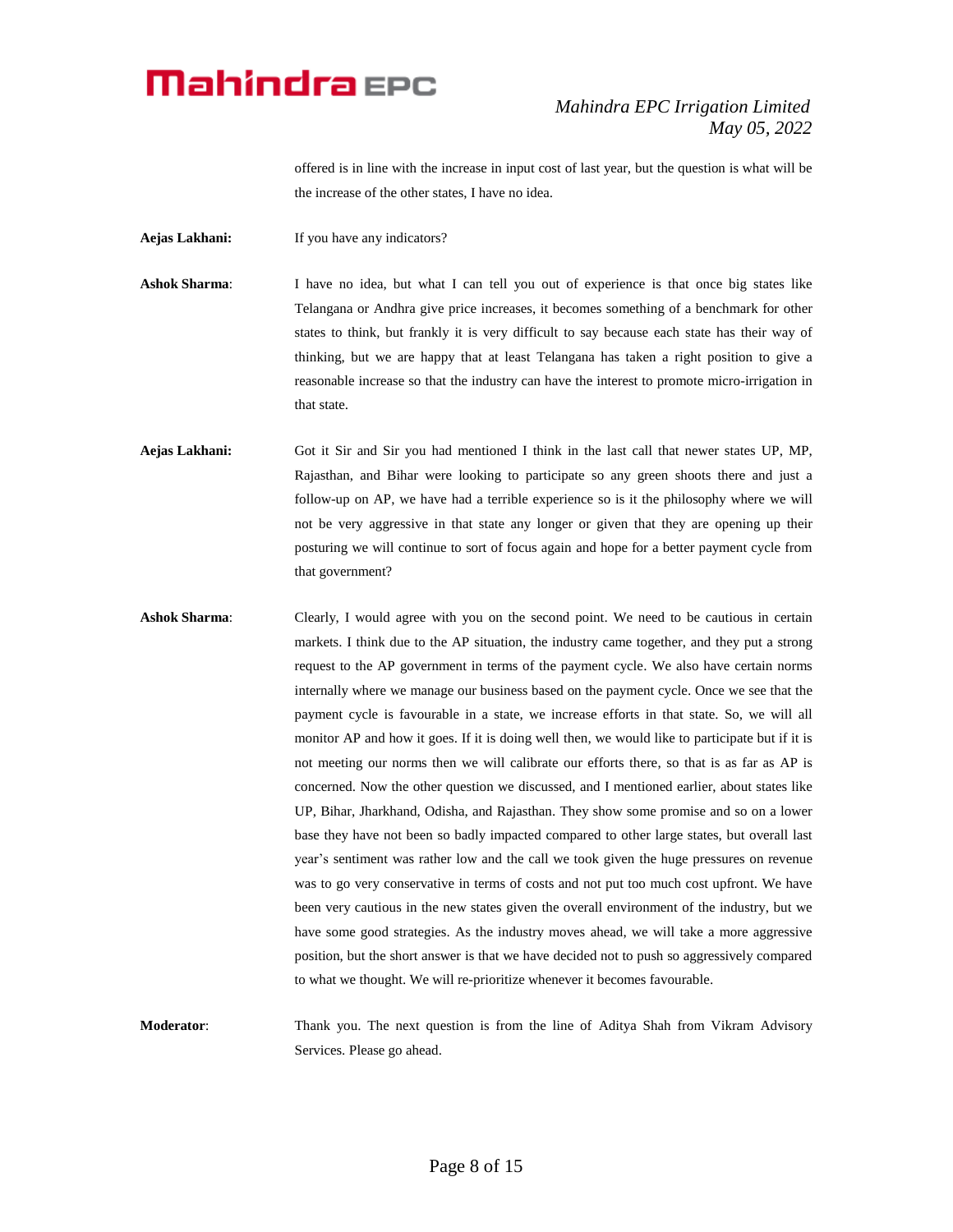### *Mahindra EPC Irrigation Limited May 05, 2022*

- Aditya Shah: Sir I have two to three questions as of now. One is regarding our market share currently and the second one is the growth expected for the industry and us since the last two years were degrowth. The third question is about the 8% to 9% revenue, which came in H1 from the non-government business, what was that in H2 and for the full year and what is your plan to increase up to what percentage in the next year, FY2023?
- **Ashok Sharma**: Increase what.

**Aditya Shah:** Increase the percentage of non-government business in FY2023?

**Ashok Sharma**: Thanks Aditya for coming on this call and asking these questions. Now if you look at EPC every year consistently, we have been growing by 0.4% to 0.5% on our market share most of the years and if I look at the last three years' data, we have grown by an average of 0.4% year-on-year. Today our market share is between 6% and 6.5%. I must also caution that these are estimates. There is no reliable data available through independent sources. This is based on our estimates of other players at the all-India level and the state level so this percentage could be a little bit off in terms of absolute numbers. The trend has been a gradual increase in market share and the reason again is very important. Our company has always focused on the customer and our product quality & services are perceived to be the best in the market. This product requires service and handholding to the new farmer who is buying the system for the first time, starting from the design of this equipment because each lot has to be customized. The design has to be customized for that plot. Proper installation has to be done and then the farmers have to be properly educated for using it well. Coming to the second question about growth. It is a tough one because the industry is going through quite a difficult time in the last two years, but when I look at the positives i.e., the dormant states wanting to get active, price increases will make the industry attractive but also there is the downside of the raw material cost, which the industry has to deal with in the short term. So, we estimate that in H1, there will be a single-digit kind of growth, 5% to 10% and in H2 depending on how the monsoon goes and how the policies unfold, in the positive scenario, 5% to 12% could be the annualized growth rate depending on various factors. This is our current estimate, in the next call we can update based on the new data available. As far as Mahindra EPC is concerned, we do not give any specific forecast or our forward revenues projection, but what we can share with all of you is that our attempt and efforts are always to grow faster than the industry, which we have also demonstrated in the last few years. We will always ensure that we put all the efforts & strategy to ensure we are growing better than the industry. That answers your second question. Now when we say nongovernment business, we mean non-subsidy business. I think two years ago, I had mentioned on the call that looking at COVID and other factors, we want to now develop this portfolio. Now there are three to four subsegments in that. The first segment is the thinwalled drips meaning low mm thickness. These are offered to farmers at a lower cost, and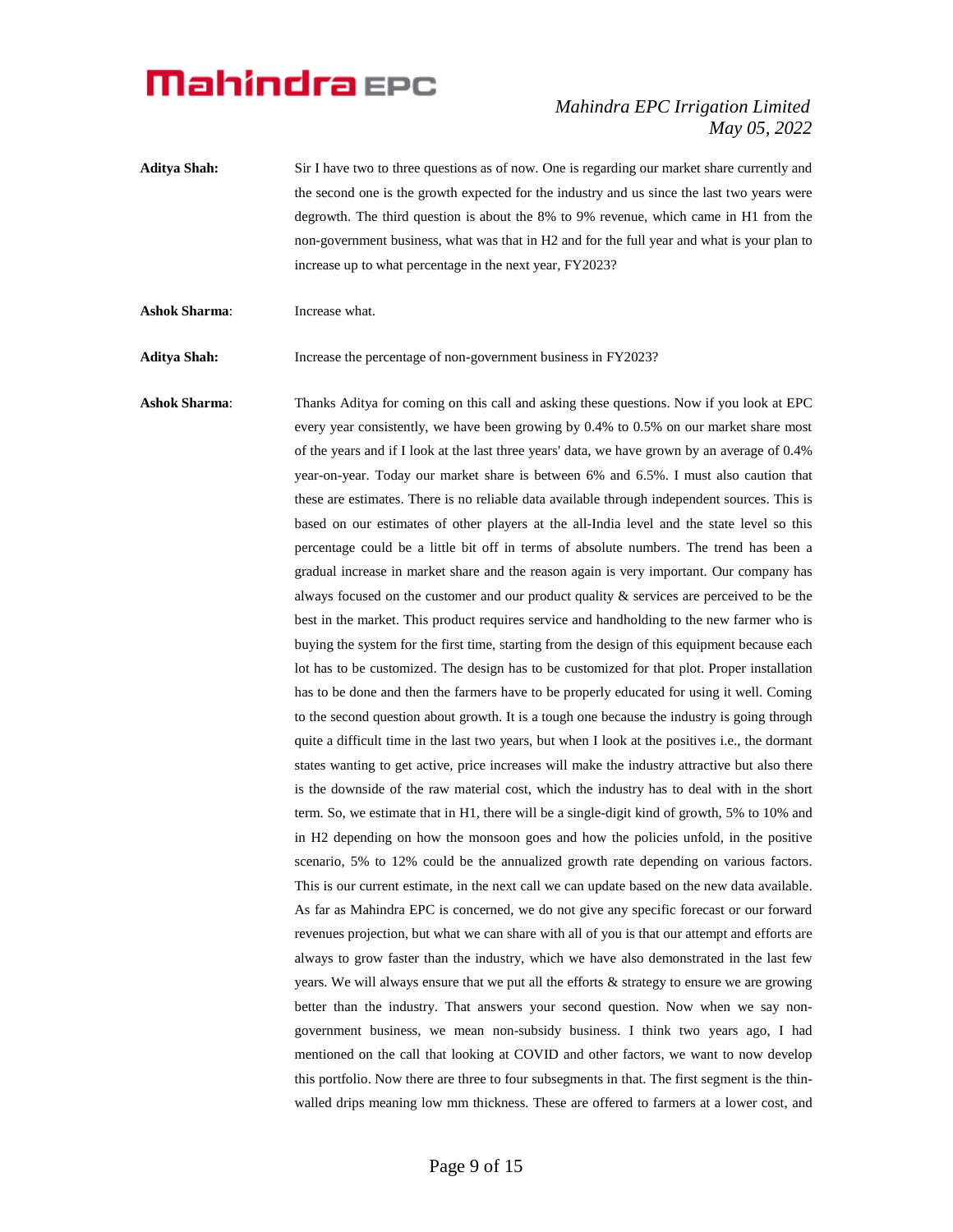#### *Mahindra EPC Irrigation Limited May 05, 2022*

they have a smaller life, but they do the job as good as the regular drip and they are available outside subsidy. Another segment is government-linked projects, but not subsidy linked. In this, the government issues tenders and notices and the companies are encouraged to work with the government. We can choose to decide, which project to work on depending on the payment terms and the past interactions with the governments. So, we select projects which are having good payment terms and we execute them. The third segment is exports, and the fourth segment is the non-subsidy business for farmers who are not eligible for subsidy. We also have a database of our old farmers since we are in this business for many years. We are reaching out to them, those who are not eligible for subsidies are encouraged to go for the non-subsidy product. This is on non-subsidy business. As I mentioned before, last year we did around 15% non-subsidy business. This year the thrust continues, so that is where we are Aditya.

Aditya Shah: Sir to follow up with that, the pricing changes that the Telangana government made, let us say the other governments do not make any kind of price changes then if we were to sell the micro-irrigation products to the farmers at these prices without the increase, do we sell it at a loss or a very minor profit?

- **Ashok Sharma**: We can see from the last quarter's financials that are in front of you. With the old prices, this was the performance. At a topline of Rs.66 Crores, we almost broke even with the current cost and pricing structure. So, if the cost and pricing get favourable, then obviously things are positive for us. If the cost does not get favourable but the price gets marginally favourable, then a little better scenario emerges. Though let us say cost gets adverse and price does not change, then we have a worse scenario coming. So, we have to see how the market unfolds.
- **Aditya Shah:** Sir, from 2011 to 2015 just going a bit back if I look earlier the raw material cost had been for the four years when just when Mahindra acquired EPC between 60% and 65% and even after that the operating margin was positive between 5% and 9%; I believe the change in the business model by paying higher sales commission is creating a bigger drag on the net profits because today with 63% raw material cost our operating margin is negative 3% versus a positive 5% to 9% in 2011 to 2014 or 2015. Now Sir why is this change done and can we change it again to have the cost savings and efficiencies that we talk about?
- Ashok Sharma: Aditya the material cost which you are saying in that period was not so high. We can look at the data, but as per my memory, it was not so high because raw materials are experiencing this high cost in the last two years. We had one year in 2017 or 2018 when the cost was higher. Now the second point which I want to highlight is that in the early days, our material cost was higher than in 2016, 2017, and 2018, the reason was we were having higher dependence on the sprinkler business. In those days we used to have almost 75% to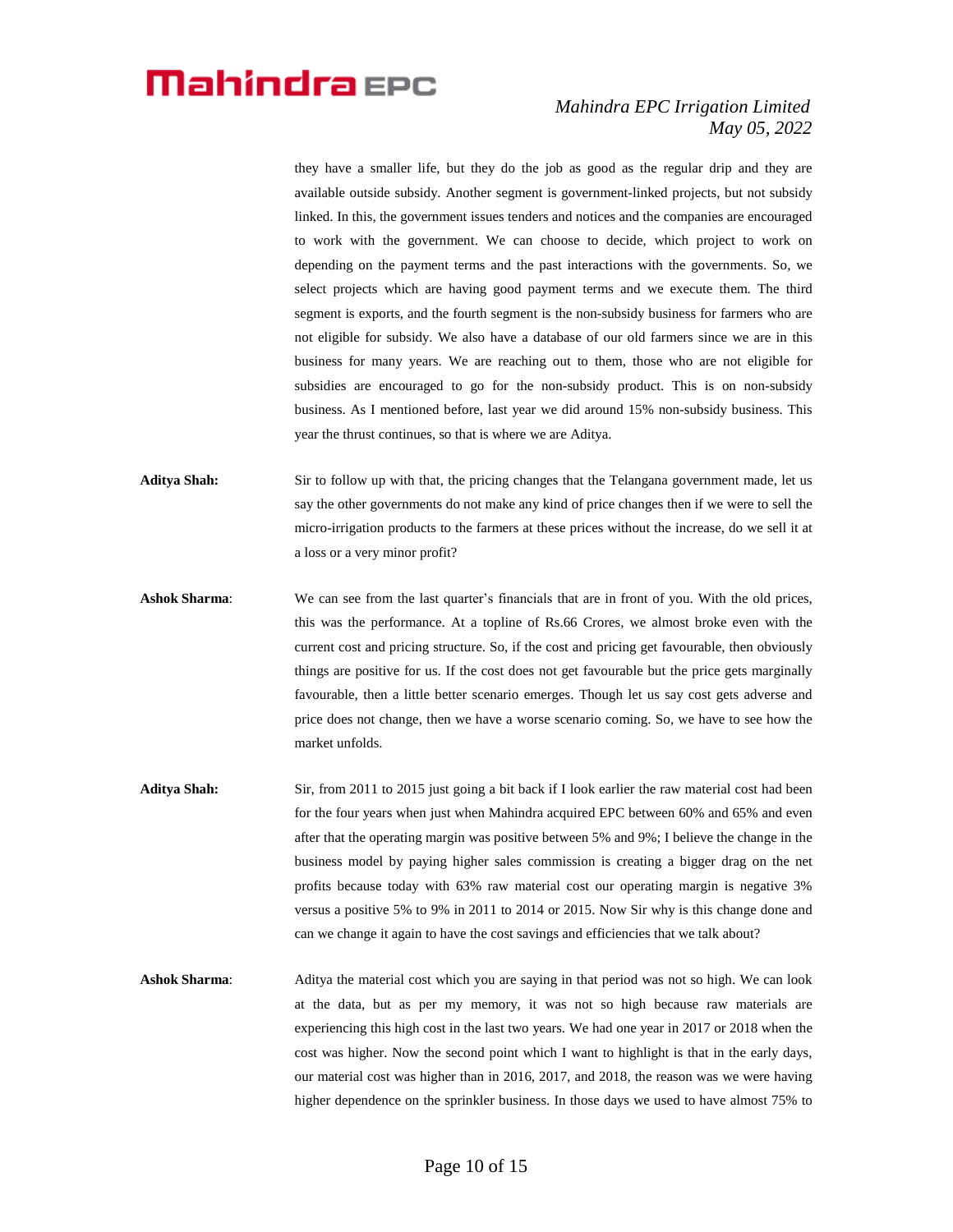#### *Mahindra EPC Irrigation Limited May 05, 2022*

80% business of sprinklers, which has a lower margin and higher material cost. The remaining 25% was drip business. Over the years, we have moved away from sprinklers towards drips and as a result, our margins have increased significantly. Another point, we need to talk about is that in the early years, 2011 to 2014 the pricing was largely based on Maharashtra and Andhra markets and the commission & payment system was different. We used to have less commissions for Maharashtra because of the nature of the model. When Tamil Nadu came in, our commissions started increasing more, so as a result, our commissions went up but overall, our margins remained the same. So overall the trend is much better in terms of margins, but I will ask our team to connect with you later on and exactly share the data on, 2011 to 2015 period.

**Moderator**: Thank you. The next question is from the line of Rajan Shah an individual investor. Please go ahead.

**Rajan Shah:** Good afternoon, Sir. First of all, thank you for the opening remarks. They were very informative. I had certain questions. One was this last quarter Rs.66 Crores of topline which we did does it include any price hikes or all the price hikes have happened post-March 31, 2022?

**Ashok Sharma**: Next question.

**Rajan Shah:** The next question was in your opening remarks you mentioned that in 2021 we saw a degrowth of 20% and in 2021-2022 we saw a degrowth of 25%? Does that mean there was a net drop of 40% in the industry in these two years? Are we still looking at this 12% growth Sir? If there is a 40% drop if we want to regain these two years of losses in the current year and assuming that the industry grows back to 2019-2020 levels, are we not looking at a higher growth because 5% to 12% seems to be very, very low Sir? I would also like to know, as you mentioned in your opening remarks that Telangana has given a 20% rise in prices. Assuming that other states give a 15% rise and net it is 15% across the country and if the industry were to go back to 2019-20 levels are we looking at a revenue of beyond Rs.300 Crores for the current year? That was my question and a little bit on the greenhouse turnover expected because you said we had some good orders for the current year and sir any new states we have entered. One more question. The last two years were very stressful for many companies, so is the industry seeing reduced players right now at this point because of the stress? For the last two years many of the smaller players may have got wiped out, so is the scenario such that smaller players are facing stress and may wind up their businesses or something like that. If you can give me some idea?

**Ashok Sharma**: Sure. Thank you very much for asking some very important questions. Starting with the first question. In this Rs. 66.7 Crores, there is one price increase which has happened by the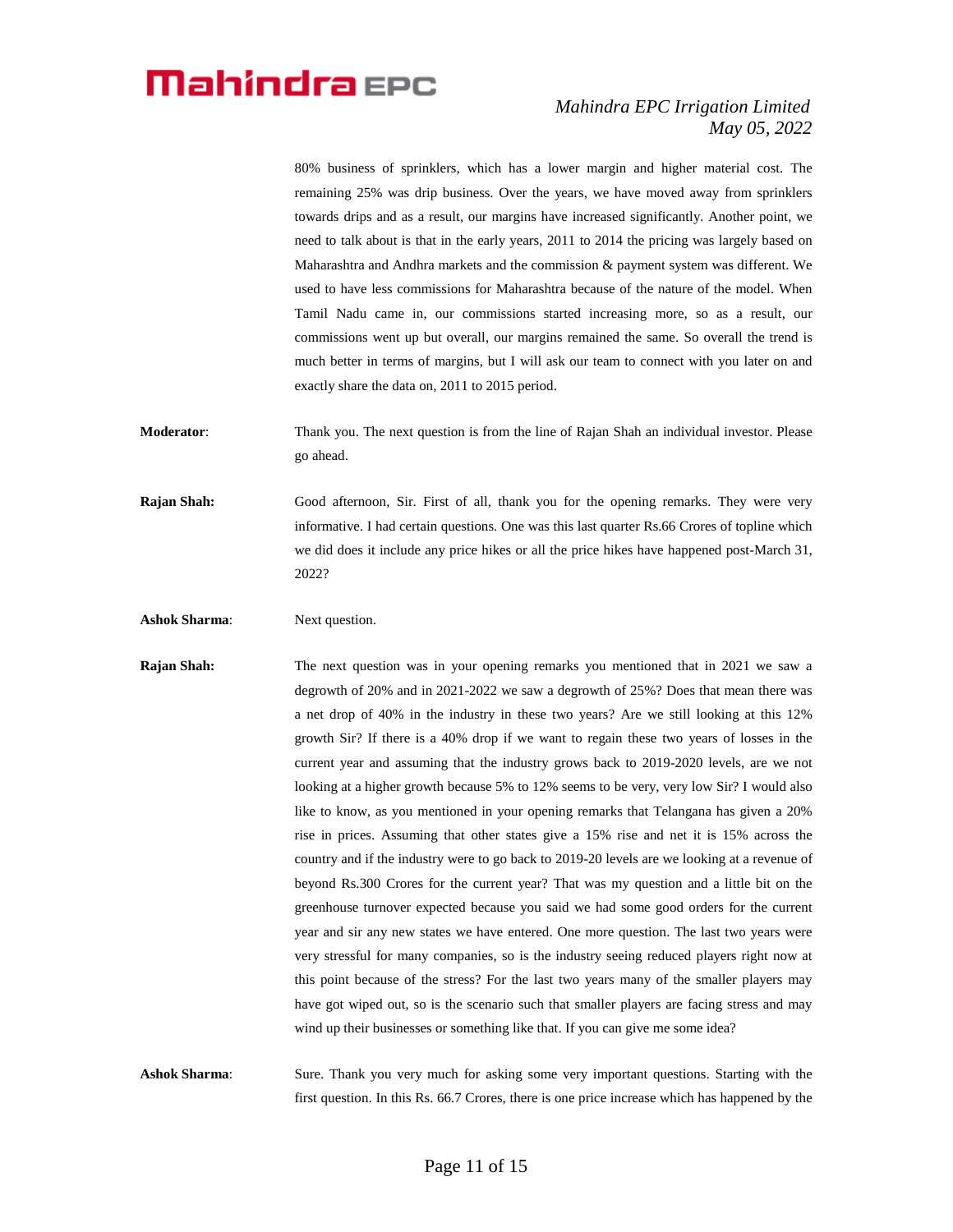### *Mahindra EPC Irrigation Limited May 05, 2022*

Gujarat State Government, they announced early on around September – October on a 5% to 6% increase. Telangana happened just after that this year. So, to answer your question, only Gujarat is in the range of 5% to 6%. The second point which you said is true, that is the industry has gone down by almost 40% in the last two years and it is a matter of concern for the country. It is a major issue that the PMO and state governments are thinking about. So clearly there is a need for the industry to go back to previous levels. We are taking this view Rajen because we were cautious and conservative in our approach as we have seen in the past that while we aspire, sometimes things don't fall in place for various reasons. Also with the state government workings, sometimes it is internal bureaucracy, sometimes elections, and sometimes other new factors. So, we would rather prepare ourselves in terms of the cost structure and expectation management. As the industry looks good, we can gear up too. We have the capacity, a presence in all the markets and can easily ramp up production with our plants in Coimbatore, Vadodara, and Nasik. We have a very good supply chain available too. Hence, for us to achieve Rs.300 Crores is not a problem. Let us see how it goes. As of now, what we think is a more conservative and reasonable view. We will see how Q1 goes, and things emerge. I would love for the industry to grow reach the FY2020 levels and we achieve record business, but we will have to wait and watch. Now if 15% standard price increases happen and the governments are having the proper funds then it will be a turnaround and we will be going back to the good times of 2017, 2018, and 2019 when the industry was doing well, but we will have to wait and watch and after last year, we want one or two quarters to see something on the ground before we start hoping. We are still not seeing those signs, to be honest. In May or June if two or three governments follow price increase like the way Telangana has done then we will be in a better position to communicate and plan for it. But one thing I can assure all of you is that in terms of our readiness to grow faster than the industry, we are prepared because we have all the wherewithal. We have a strong brand, strong manufacturing capability, supply chain capability, and efficient working-capital management. All those systems and processes are in place which is a positive for our company. Coming to Top greenhouse, it is slowly coming of age, but again it is a small business. I do not want to give an impression that it is going to grow exponentially and impact a big percentage of the total revenue, but yes, the growth rate is going to be much higher and we want to grow that business much faster. The traction which we are getting from some segments is quite interesting. We hope to grow that business by 25% to 30% this year. If we get a good response, we will be even higher than that. Now regarding competition in the last two years, your point is valid. We have seen that a lot of smaller regional players have withdrawn or just slowed down, reducing their whole capacity and manpower. A lot of these companies have reduced their cost and many companies which were small to medium size have had a lot of financial issues in terms of not getting payments from markets like Andhra where they were aggressive at some point in time and did not have proper rules for working capital. To that extent, it is encouraging for larger players like us and three to four other companies, who are well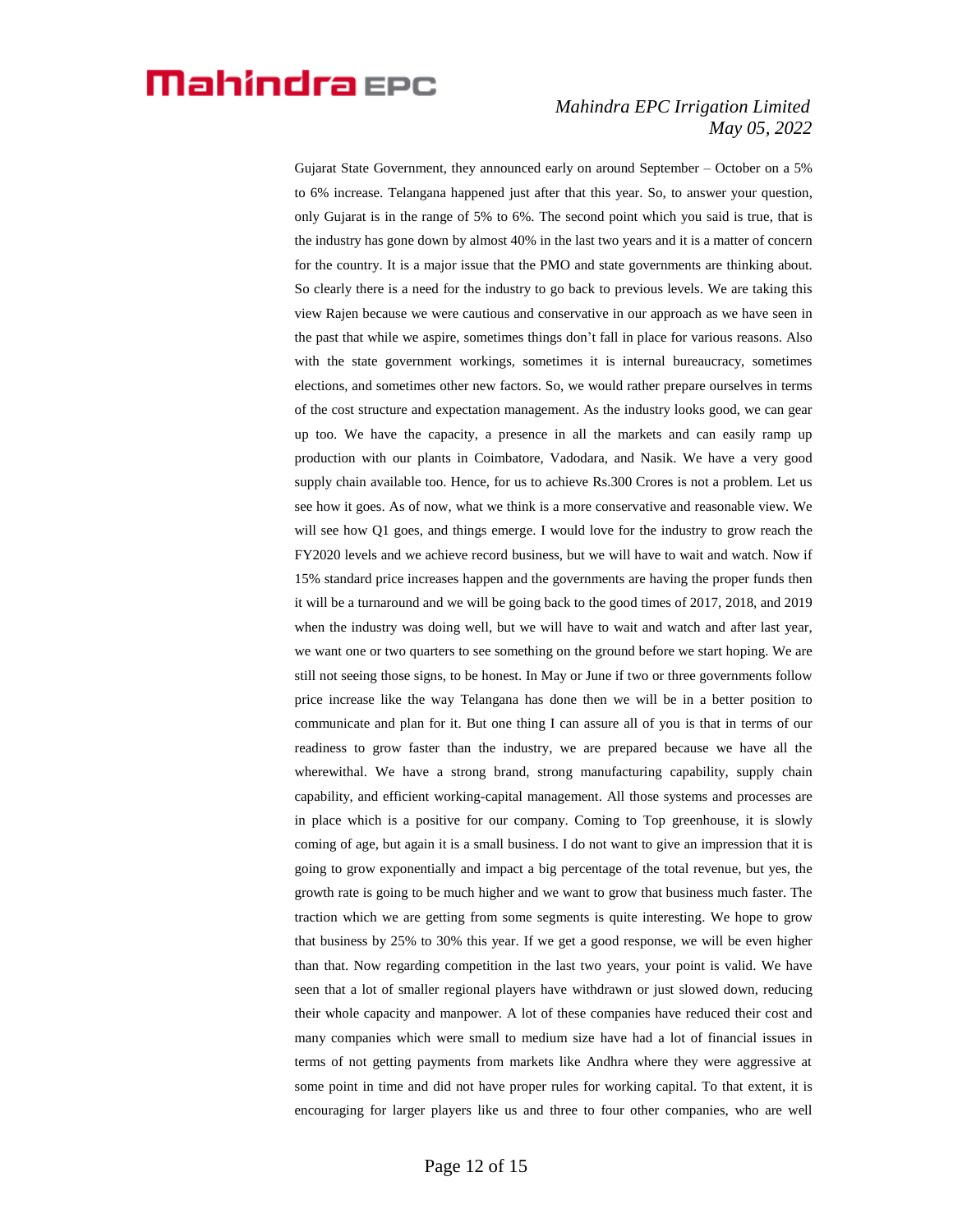### *Mahindra EPC Irrigation Limited May 05, 2022*

managed but having said that, I must also hasten to add that if the industry goes up in the next one or two years, then as the entry barrier is not high, it is very easy for these players to come back again fast as they are all opportunistic. New players can always keep coming in. Rajen I hope that answers your questions. I think we are running out of time.

**Rajan Shah:** One question, you said Gujarat has done a 5% to 6% hike so we can expect one more hike of another 10% or something like that right?

- **Ashok Sharma**: We have made a pitch and the GGRC has been open. They are working on it. I think the state governments and the bureaucrats understand because they have the data in front of them. They can make out the cost increase. They know everything, so that way they are quite positive. Let us see how they react as they have been open. The industry has done a very active job. Our association has been working very hard to explain this to all the stakeholders.
- **Rajan Shah:** Fine thank you and all the best.

**Moderator**: Thank you. The next question is from the line of Vijay Kumar an individual shareholder. Please go ahead.

**Vijay Kumar:** Good evening. It has been a good performance despite a lot of macro issues that are plaguing us, I think most of the questions are covered by my colleagues or friends, I have one or two more. One is that knowing this business, more of government subsidy lead 80% to 90%, are we looking at adjacencies like precision agriculture or any other space like we have got into agri or any other thing that we are looking at to grow faster because there will always be challenges in micro-irrigation. It looks very lucrative, but I know it is a very tough business, to begin with, so is there any opportunity as a group I have heard that the CEO of Mahindra Group talking about fluctuations in agriculture as a priority for the group, so will Mahindra EPC play a big role in that?

**Ashok Sharma**: Anything else Vijay.

**Vijay Kumar:** Sometime back the group was also talking about consolidation within Mahindra Agri pockets, so anything on the near horizon? I know it is at the board level or M&M entity level, but is anything possible in the next medium-term to longer-term?

**Ashok Sharma**: Vijay, coming to your first question. You are right, we need to have lesser dependence on the state government and that is the path we are taking. As I mentioned that from 1% we are at 15% and we are to further progress. That is with the products which I discussed in the past. The second thing we are now working on is the greenhouse project. We expect the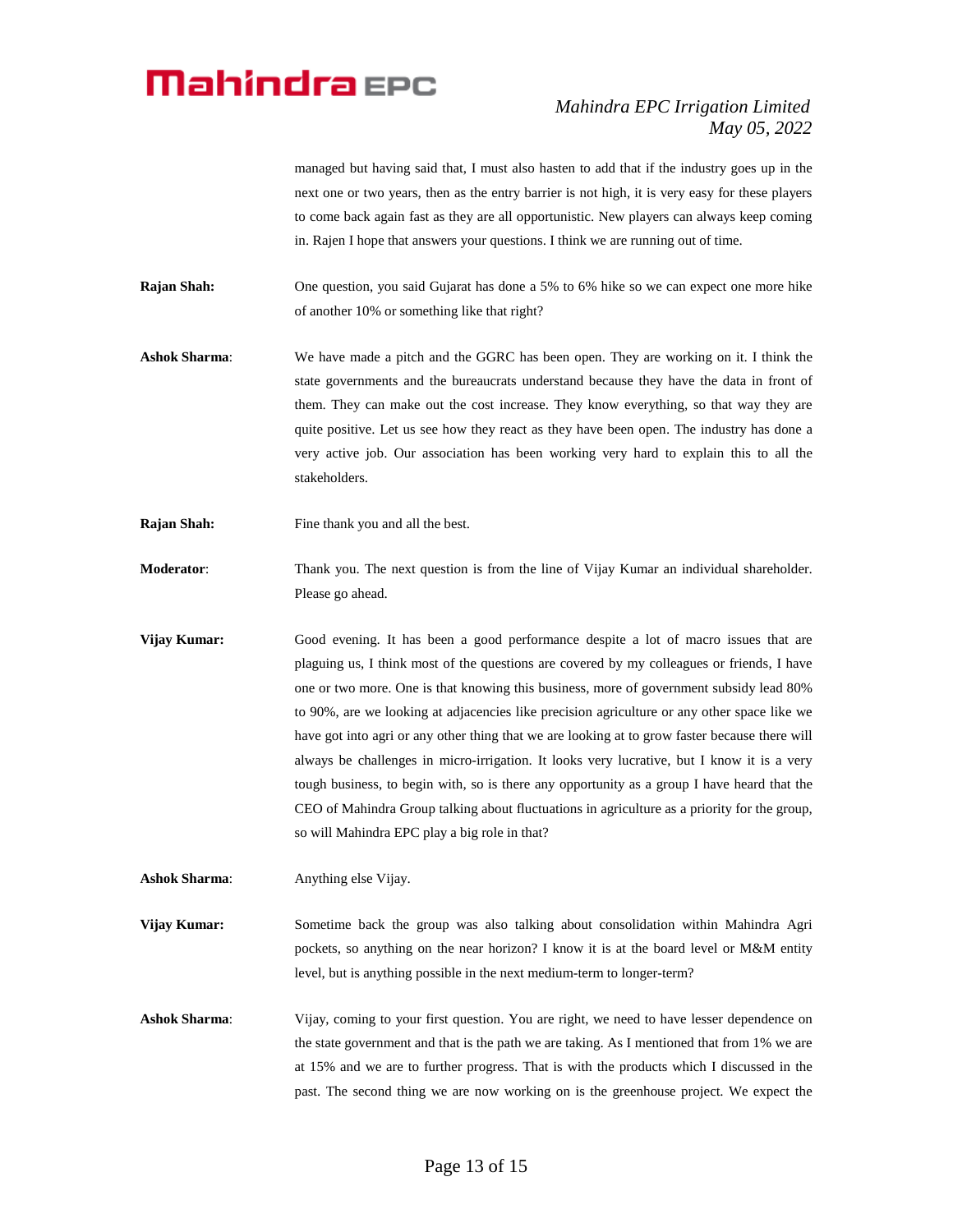### *Mahindra EPC Irrigation Limited May 05, 2022*

greenhouse project to come of age in the next few years and start adding a significant contribution to the company. So these two are already there in the realm and you are aware of it. Now we are also studying some other areas which we can leverage. Even in the last call, there was a suggestion by one of the members on the opportunity of manufacturing PVC in some other area. This we are evaluating and studying. There is no finalization now, but we are looking at that space. We are also mindful that we do not want to dilute our strategic core, and we would like to keep the focus on the farmer and not get into too much unrelated diversification. That would also be one of the criteria we would keep in mind. Coming to the question about precision farming, micro-irrigation is precision agriculture which is one of our important precision farming methods. There are other precision farming methods which are being thought but they are not in Mahindra EPC. They are in the M&M space of tractor business. They are being incubated and thought through, but clearly, we have synergies, and we work together so wherever precision irrigation is required, EPC would come into the system, and we would contribute there. As far as your next point about consolidation, we cannot comment. There is nothing available to discuss now, but as and when there is something, we will keep you all updated.

| Vijay Kumar:         | Thank you.                                                                                                                                                                                                                                                                                                                                                                                                                                                                                                                                                                                                                                                      |
|----------------------|-----------------------------------------------------------------------------------------------------------------------------------------------------------------------------------------------------------------------------------------------------------------------------------------------------------------------------------------------------------------------------------------------------------------------------------------------------------------------------------------------------------------------------------------------------------------------------------------------------------------------------------------------------------------|
| Ashok Sharma:        | Thank you Vijay and can we have the last question because it is almost close to five so let<br>us take the last question if any.                                                                                                                                                                                                                                                                                                                                                                                                                                                                                                                                |
| <b>Moderator:</b>    | Thank you. The last next question is from the line of Aditya Shah from Vikram Advisory<br>Services. Please go ahead.                                                                                                                                                                                                                                                                                                                                                                                                                                                                                                                                            |
| Aditya Shah:         | Sir as a follow-up, I wanted to ask what is the sales data from Samriddhi centres owned by<br>Mahindra and what is the percentage of sales which are direct sales? Also, the person before<br>me asked about the consolidation within the group, so I believe from the public data I have<br>is that there are Mahindra Agri and Mahindra Summit and all of those companies together<br>probably have around Rs.500 Crores to Rs.600 Crores of turnover, so together do Mahindra<br>at a group level plan to having a large entity which can have Rs.1000 Crores of turnover<br>and which can have better cash flows?                                           |
| <b>Ashok Sharma:</b> | Aditya let me just first confirm your point which you discussed about material cost. So your<br>observations were right and the answer which I gave was also right in terms of the<br>commissions and in terms of the mix. Also, in $2011 - 2012$ , when Mahindra acquired the<br>company, we also had to make some investments in people, organization, IT etc. That was<br>the kind of journey we had then. Now coming to the question of synergy with Samriddhi.<br>Roughly we do around 8% to 10% of business through Samriddhi centres and it is done at<br>arm's length. We also use their tractors dealers, their reach and presence. We also have a lot |